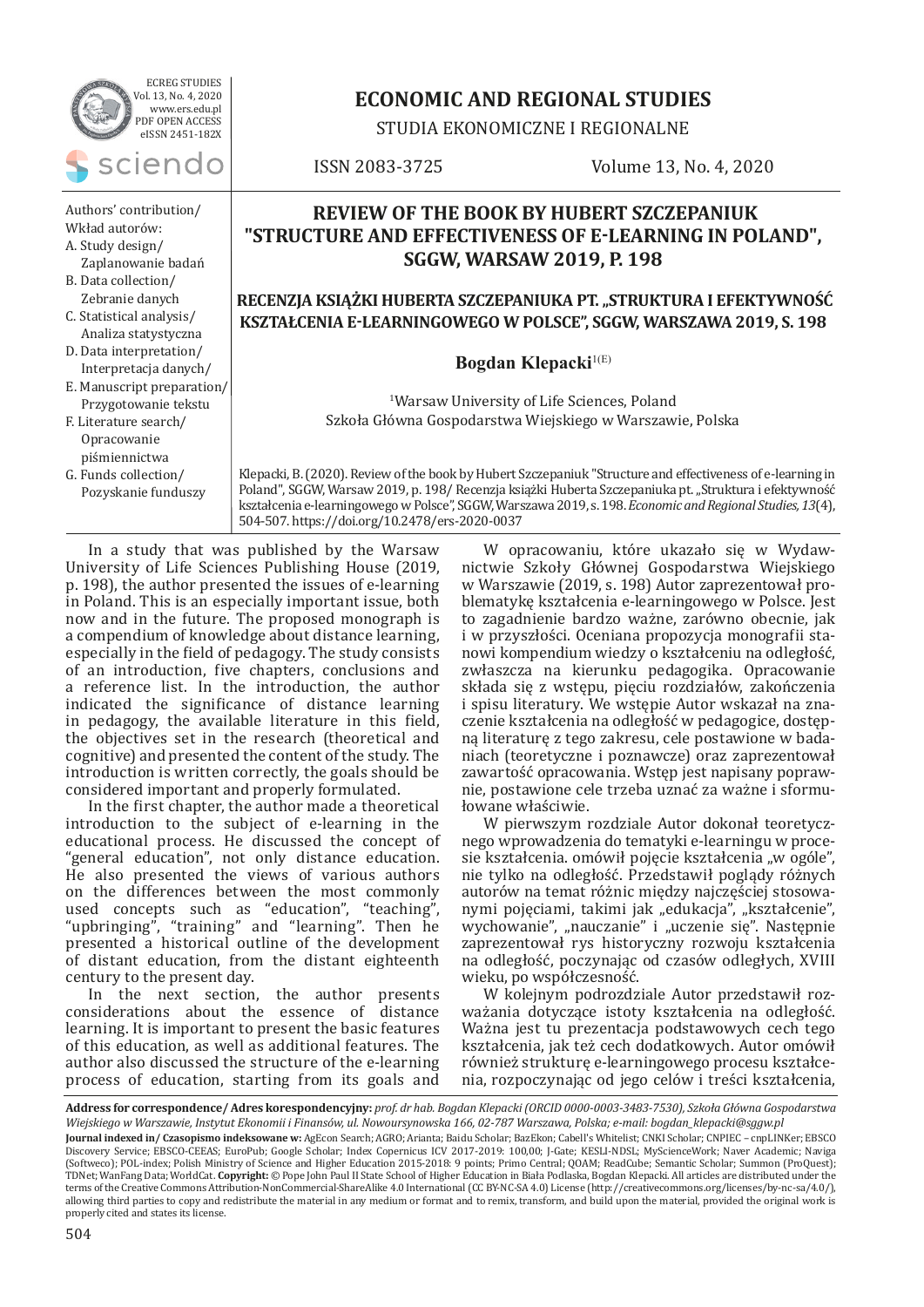content, to the principles and methods of education. He presented the organization and course of the education process. The chapter ends with an attempt to formulate a system definition of e-learning, supplemented by a universal mathematical notation of e-learning. Generally, it can be said that the chapter under assessment is interesting, it is a review of the state of knowledge in the field of education as such, with elements of using this knowledge for the development of its modern forms, known under the general term e-learning.

In the second chapter, the author discusses the typology of e-learning. He stated that there is currently no uniform, generally accepted classification for it, as it is a multidimensional phenomenon. He proposed such criteria as: the educational area (school, academic and corporate e-learning), and then the model of activity of the participants of the education process, i.e. e-learning 1.0 (mainly exchange of educational materials between the teacher and the student), e-learning 2.0 (using the mechanisms WEB 2.0) and m-learning (using mobile technologies). In the case of e-learning 2.0, he discussed in more detail the cooperation of participants in the learning process, creating a virtual community of participants, as well as the use of virtual worlds and open educational resources provided by universities. In addition, he discussed a new phenomenon, i.e. m-learning, consisting in the use of portable, wireless mobile devices such as smartphones or tablets. The chapter is complemented by the presentation of other types and forms of e-learning, such as asynchronous (with delayed receipt of learning content) and synchronous ("real-time mode"). This fragment of the monograph ends with the presentation of the features of academic complementary education, which, according to the author, "can eliminate the imperfections of the component methods: traditional and e-learning".

The next, third chapter deals with the determinants of e-learning in academic education. The author discussed the following factors: legal, technological and general regularities in the education process. He presented legal provisions at the level of laws and regulations that has regulated the standards of education through e-learning, from the Act of 2005 to 2018. He pointed to the differences in the approach to the issue, especially as regards the maximum share of distance learning time in the entire education process. He also developed a "general model of a virtual learning environment implemented by an integrated e-learning platform at the university", which can be considered as the author's creative contribution.

Another element is the management of the learning process and educational resources. The author pointed to the importance of LMS and LCMS in the efficient functioning of the discussed education. He also presented the principles and evolution of the approach to the National Qualifications Framework, which must be considered in every form of education, also in e-learning. The chapter ends with a presentation of the specificity of education at pedagogical studies to achieve the appropriate level of knowledge, skills and social competences at the

po zasady oraz metody kształcenia. Zaprezentował organizację i przebieg procesu kształcenia. Rozdział kończy próba sformułowania systemowej definicji kształcenia e-learningowego, uzupełniona uniwersalnym zapisem matematycznym e-learningu. Ogólnie można stwierdzić, że oceniany rozdział jest interesujący, ma charakter przeglądu stanu wiedzy z zakresu kształcenia jako takiego, z elementami wykorzystania tej wiedzy dla rozwoju nowoczesnych jego form, znanych pod ogólnym określeniem e-learningu.

W rozdziale drugim Autor omówił typologię e-learningu. Stwierdził, że nie istnieje obecnie jednolita, ogólnie przyjęta jego klasyfikacja, jest to bowiem zjawisko wielowymiarowe. Zaproponował takie kryteria jak: obszar edukacyjny (e-learning szkolny, akademicki i korporacyjny), a następnie model aktywności uczestników procesu kształcenia, czyli e-learning 1.0 (głównie wymiana materiałów edukacyjnych między nauczycielem i uczniem), e-learning 2.0 (z wykorzystaniem mechanizmów WEB 2.0) oraz m-learning (z zastosowaniem technologii mobilnych). W przypadku e-learningu 2.0 szczegółowiej omówił współpracę uczestników procesu kształcenia, tworzenie wirtualnej społeczności uczestników, a także zastosowanie światów wirtualnych oraz otwarte zasoby edukacyjne udostępniane przez uczelnie. Dodatkowo, omówił nowe zjawisko, czyli m-learning, polegające na wykorzystaniu przenośnego, bezprzewodowego sprzętu mobilnego, takiego jak smartfony, czy tablety. Rozdział uzupełnia prezentacja innych rodzajów i form e-learningu, takich jak asynchroniczny (z opóźnionym odbiorem treści nauczania) oraz synchroniczny ("tryb czasu rzeczywistego"). Ten fragment monografii kończy prezentacja cech akademickiego kształcenia komplementarnego, które zdaniem Autora "może eliminować niedoskonałości metod składowych: tradycyjnej i e-learningu".

Kolejny, trzeci rozdział dotyczy uwarunkowań e-learningu w kształceniu akademickim. Autor omówił istotne w tym względzie czynniki: prawne, technologiczne oraz ogólne prawidłowości występujące w procesie kształcenia. Zaprezentował przepisy prawne na poziomie ustaw i rozporządzeń, które regulowały/ regulują normy kształcenia w drodze e-learningu, od ustawy z roku 2005 do 2018r. Wskazał na różnice w podejściu do zagadnienia, zwłaszcza co do maksymalnego udziału czasu nauczania na odległość w całym procesie kształcenia. Opracował również "model ogólny wirtualnego środowiska kształcenia realizowanego przez zintegrowaną platformę e-learningową w uczelni", co można uznać za wkład twórczy Autora.

Kolejny element to zarządzanie procesem kształcenia oraz zasobami edukacyjnymi. Autor wskazał na znaczenie systemów LMS oraz LCMS w sprawnym funkcjonowaniu omawianego kształcenia. Przedstawił również zasady i ewolucję podejścia do Krajowych Ram Kwalifikacji, które muszą być uwzględniane w każdej formule kształcenia, także w e-learningu. Rozdział kończy prezentacja specyfiki kształcenia na studiach pedagogicznych dla osiągniecia właściwego poziomu wiedzy, umiejętności oraz kompetencji społecznych na poziomie I i II stopnia, czyli licencjatu i magisterium.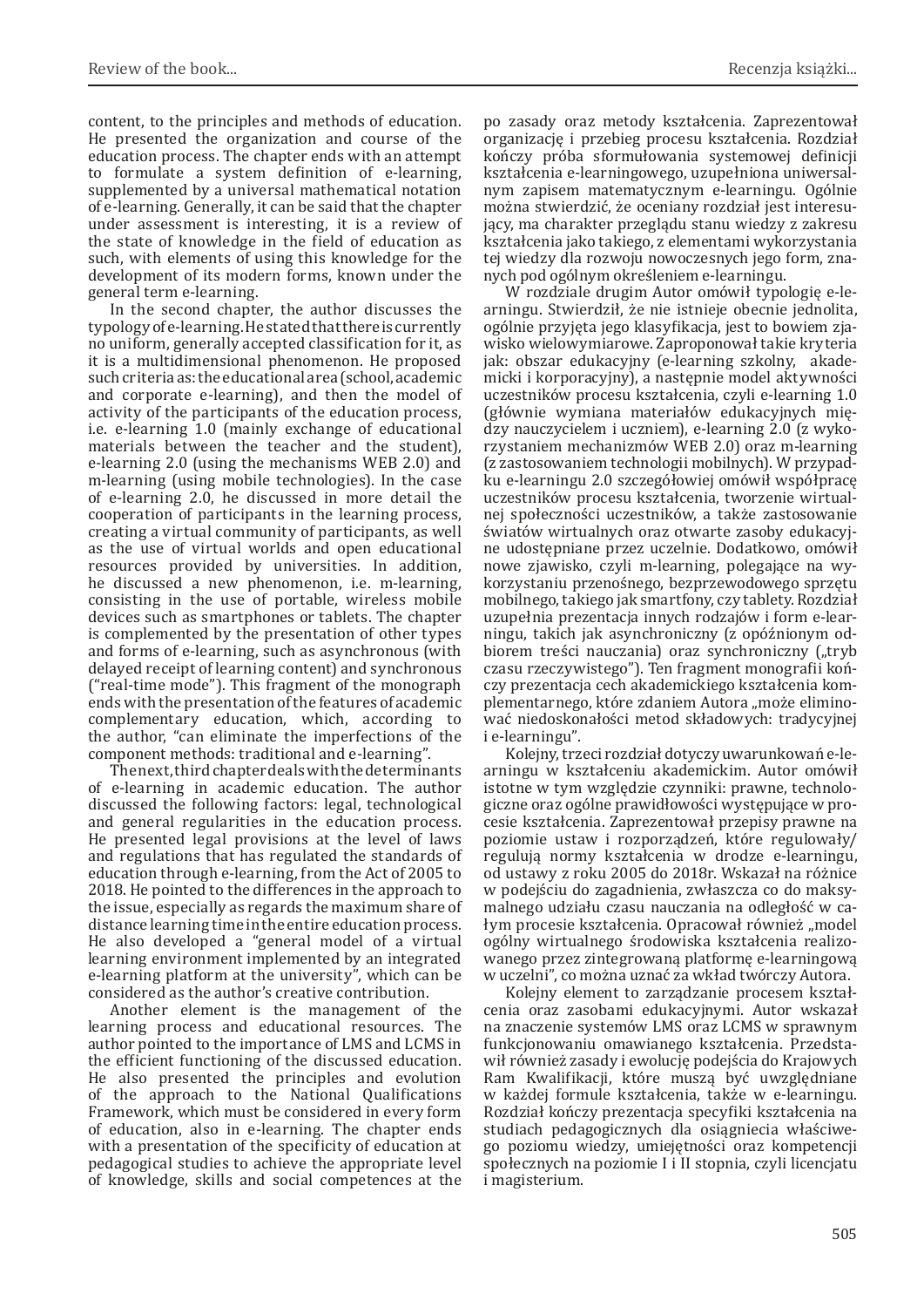1st and 2nd degree level, i.e. bachelor's and master's degree.

In general, it can be said that in chapter three the author presents the environment in which e-learning functions, i.e. its legal setting and the necessary IT, econometric and management "instrumentation". The chapter is factually correct, with a large dose of information useful in understanding the limitations and principles of creating distance learning systems.

The fourth chapter presents the structure of the education process at e-learning studies in Poland, this time not in terms of theory, but "in the light" of the results of empirical research. The author presented the dependent variables for the organization and course of education at first and second degree pedagogical studies. He discussed the organization of this process separately for both levels. He presented the results of his own research on the respondents' knowledge of IT tools and services. It turned out that they were better known at the e-learning level 1.0 than 2.0, both in undergraduate and graduate studies.

Similar studies concern the course of the education process at first and second cycle studies. In this case, the differences in the use of e-learning at the 1.0 and 2.0 levels were even greater than the lower levels. The author also indicates the course of making digital teaching materials available, forms of communication with academic teachers, as well as the occurring difficulties and their frequency. The chapter ends with conclusions in which the author presents the values and assessment of indicators of research variables describing the organization and the course of the education process. He stated that there are two models of teacher and student activity; oriented to the use of e-learning 1.0 and obligatorily using e-learning 2.0.

In general, the content of chapter four is interesting, it allows for a practical look at education with the use of e-learning, taking into account the more important issues related to the organization and course of the education process, including an indication of emerging difficulties.

The last, fifth chapter concerns the effectiveness of the education process in e-learning studies in Poland, taking into account (the jargon abbreviation is used - "in the light") of the results of empirical research. The author presented dependent research variables describing the effectiveness of education in terms of knowledge, skills and social competences at first and second cycle studies, as well as the determinants of the effectiveness of the education process in e-learning pedagogical studies of both levels. He presented the results of research on the opinions of students on the learning outcomes achieved by them in terms of knowledge, skills and social competences. It is interesting that there were some differences of opinion at different levels of education. At the first level, the results of education in the field of knowledge were rated the highest, while at the second - social competences. Additionally, the author presented the opinions of students on the general preparation of teachers for the role of educator. Good and very good grades prevailed. Slightly better marks were given by

Ogólnie można stwierdzić, że w rozdziale trzecim Autor przedstawił środowisko w jakim funkcjonuje e-learning, czyli jego osadzenie prawne oraz niezbędne "oprzyrządowanie" informatyczne, ekonometryczne i zarządcze. Rozdział jest opracowany merytorycznie poprawnie, z dużą dawką informacji przydatnych w rozumieniu ograniczeń i zasad tworzenia systemów nauczania na odległość.

Rozdział czwarty zawiera prezentację struktury procesu kształcenia na e-learningowych studiach w Polsce, tym razem nie od strony teorii, lecz "w świetle" wyników badań empirycznych. Autor przedstawił zmienne zależne dla organizacji i przebiegu kształcenia na studiach pedagogicznych pierwszego i drugiego stopnia. Omówił organizację tego procesu oddzielnie dla obu stopni. Przedstawił wyniki badań własnych dotyczące znajomości przez respondentów narzędzi i usług IT. Okazało się, że bardziej znano je na poziomie e-learningu 1.0 aniżeli 2.0, zarówno na studiach licencjackich, jak i magisterskich.

Podobne badania dotyczą przebiegu procesu kształcenia na studiach pierwszego i drugiego stopnia. W tym przypadku różnice w stopniu wykorzystania e-learningu na poziomie 1.0 i 2.0 były jeszcze większe, aniżeli poziomu niższego. Autor wskazuje także przebieg udostępnienia cyfrowych materiałów dydaktycznych, formy komunikacji z nauczycielami akademickimi, a także występujące trudności i ich częstotliwość. Rozdział kończą wnioski, w których Autor przedstawił wartości i ocenę wskaźników zmiennych badawczych opisujących organizację, jak również przebieg procesu kształcenia. Stwierdził, ze występują dwa modele aktywności nauczycieli i studentów; zorientowany na wykorzystanie e-learningu 1.0 oraz obligatoryjnie wykorzystujący e-learning 2.0.

Ogólnie można stwierdzić, że treść rozdziału czwartego jest interesująca, pozwala spojrzeć na kształcenie za pomocą e-learningu od strony praktycznej, z uwzględnieniem ważniejszych zagadnień dotyczących organizacji i przebiegu procesu kształcenia, łącznie ze wskazaniem pojawiających się trudności.

Ostatni, piąty rozdział dotyczy efektywności procesu kształcenia na e-learningowych studiach w Polsce, z uwzględnieniem (jest użyty żargonowy skrót myślowy - "w świetle") wyników badań empirycznych. Autor przedstawił zmienne badawcze zależne opisujące efektywność kształcenia w zakresie wiedzy, umiejętności i kompetencji społecznych na studiach pierwszego oraz drugiego stopnia, a także uwarunkowania efektywności procesu kształcenia na e-learningowych studiach pedagogicznych obu stopni. Zaprezentował wyniki badań dotyczce opinii studentów na temat osiągnietych przez nich efektów kształcenia w zakresie wiedzy, umiejętności oraz kompetencji społecznych. Ciekawe, że wystąpiły pewne różnice w opiniach na różnych stopniach kształcenia. Na poziomie pierwszym najwyżej oceniono efekty kształcenia w zakresie wiedzy, natomiast na drugim – kompetencji społecznych. Dodatkowo, Autor zaprezentował opinie studentów na temat ogólnego przygotowania nauczycieli do roli pedagoga. Dominowały oceny dobre i bardzo dobre. Nieco korzystniejsze noty wystawili studenci dru